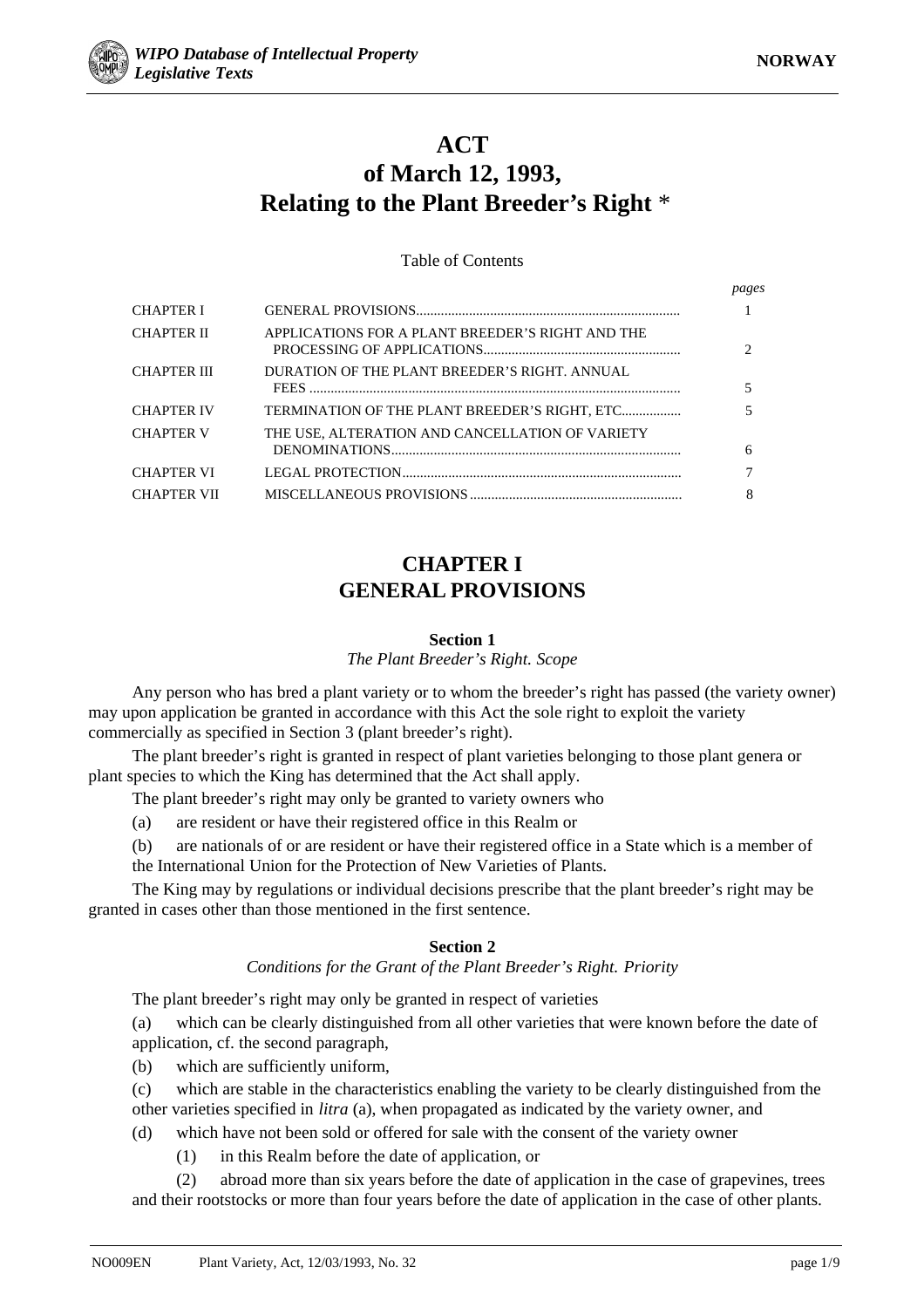A plant variety shall be deemed to be known according to *litra* (a) of the first paragraph if material thereof has been offered for sale commercially or otherwise marketed. A plant variety shall also be deemed to be known if it has been entered in an official list of varieties, included in a generally accessible reference collection, described in detail in a generally available publication, or become known to the public in other ways. A variety described in an application for a plant breeder's right, for a patent or for entry in an official list of varieties in this Realm or in another State shall also be deemed to be known from the date of application if the application results in the granting of the breeder's right or the patent, or the entry in the list of varieties.

If the variety owner has applied for a breeder's right or a patent for a variety in one or more other States which are members of the International Union for the Protection of New Varieties of Plants, and applies within twelve months from the date of filing of the first application for a plant breeder's right in respect of the variety in this Realm, the application in this Realm shall be deemed, for the purposes of *litrae* (a) and (d) of the first paragraph, if the variety owner so requests, as having been filed on the same date as the first application. The King will issue regulations laying down in detail the conditions under which such priority may be claimed and may prescribe by regulations that priority may also be claimed in cases other than those mentioned in the first sentence.

### **Section 3**

### *Substance of the Plant Breeder's Right*

The plant breeder's right entails that persons other than the variety owner may not exploit the variety commercially, without the consent of the variety owner, by

- (a) producing plant material of the variety with a view to offering it for sale or otherwise marketing it for purposes of propagation,
- (b) importing plant material of the variety with a view to offering it for sale or otherwise marketing it for purposes of propagation, or
- (c) offering for sale or otherwise marketing plant material of the variety for purposes of propagation.

In respect of ornamental plants, the plant breeder's right also entails that persons other than the variety owner may not, without the latter's consent, exploit plants or parts of plants of the variety as propagating material for the commercial production of cut flowers or other materials for ornamental purposes.

The consent of the variety owner shall not be required for the use of a protected variety in the breeding of a new variety or for the exploitation of the new variety. The consent of the variety owner shall be required, however, if repeated use of the protected variety is necessary in the commercial production of the new variety.

The consent of the variety owner shall not be required for exploitation within the meaning of *litrae* (b) and (c) of the first paragraph of plant material which has been placed on the market in the European Economic Area by the variety owner or with his consent.

# **CHAPTER II APPLICATIONS FOR A PLANT BREEDER'S RIGHT AND THE PROCESSING OF APPLICATIONS**

# **Section 4**

## *Applications*

The application for the granting of a plant breeder's right in respect of a variety shall be submitted in writing to the Plant Variety Board.

The application must contain a description of the variety, specifying the characteristics which distinguish it from other varieties. The application must contain a proposed variety denomination. The breeder's name and address shall be stated. If the applicant is not the breeder, the basis for his title to the variety shall be stated.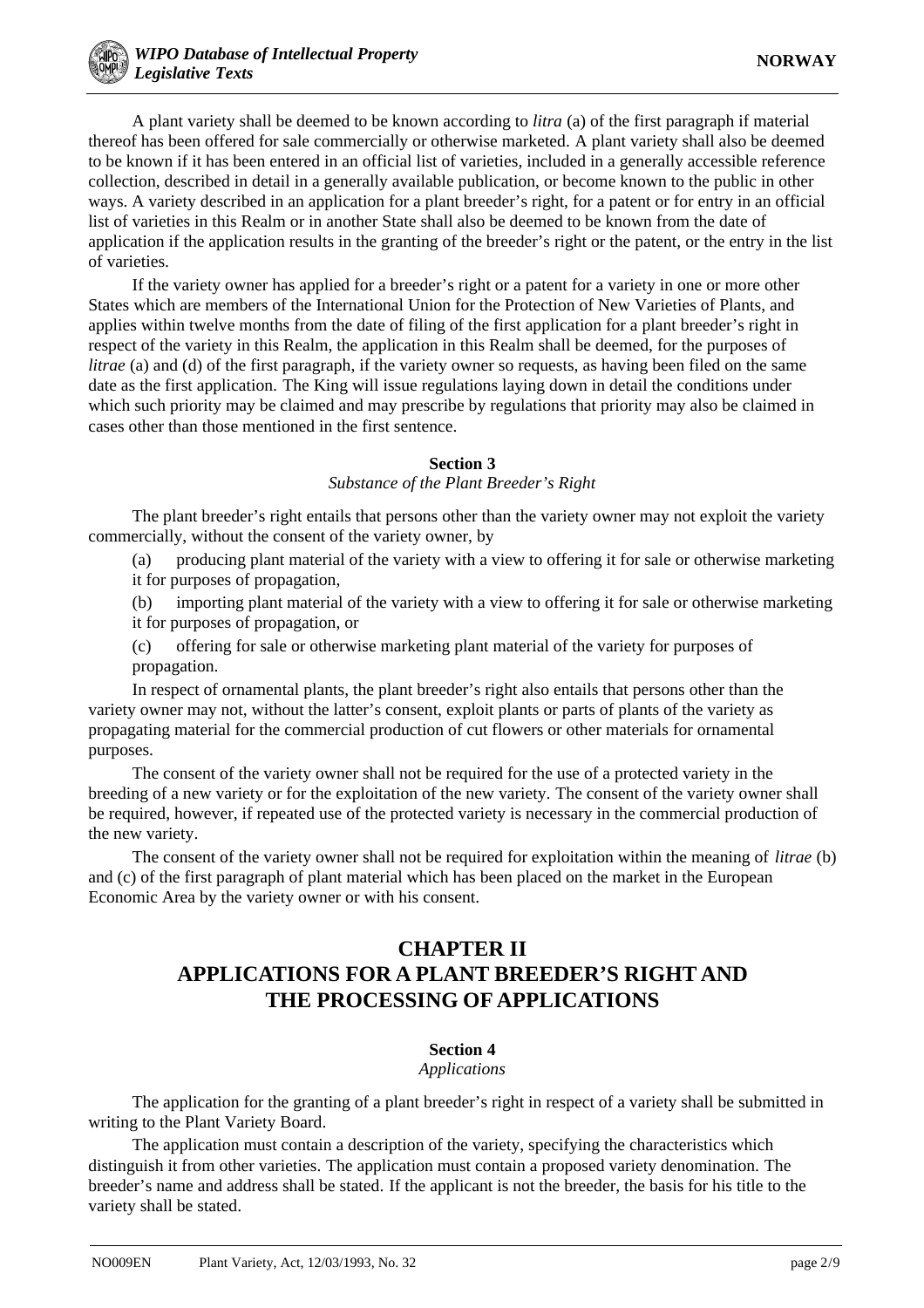The application must disclose such prior exploitation of the variety as may be an obstacle to the granting of the plant breeder's right under *litra* (d) of the first paragraph of Section 2, or state that the variety has not been so exploited.

The Plant Variety Board may order the applicant to provide, within a prescribed period, the plant material and give the information necessary for the examination of the variety according to Section 9. An applicant who claims priority according to the third paragraph of Section 2 may not be ordered to do this in connection with his application, and may not be ordered to do it earlier than four years after the expiry of the period of priority unless the application on which the priority is based has been rejected or withdrawn.

The applicant shall pay the application fee prescribed by regulations.

Each application may only relate to the protection of one variety.

## **Section 5**

## *Variety Denomination*

The variety denomination shall enable the variety to be distinguished from other varieties.

A designation may not be used as a variety denomination

(a) if it consists solely of figures, except where this is an established practice for denominating varieties of the same kind,

(b) if it may be misleading,

(c) if it is contrary to the law or to public order, or is likely to cause offence,

(d) if it can be confused with a designation entered or proposed for entry in the Register of Plant Varieties or entered in a register of protected varieties in another State as the denomination of another variety of the same or a closely related species, or already used as the denomination of a variety or for the propagating material of a variety of the same or a closely related species,

(e) if it can be confused with a trademark, name, company name or other distinguishing mark for which a person other than the applicant enjoys protection of a kind which prevents the designation from being registered as a trademark for plant material or similar kinds of goods, or

(f) if it can be confused with a trademark for plant material or similar kinds of goods for which the applicant enjoys protection.

If the applicant has applied for the protection of the variety in a foreign State which is a member of the International Union for the Protection of New Varieties of Plants, the same variety denomination shall be used in this Realm as in the foreign State, unless the denomination used in the foreign State is contrary to the first or second paragraph or is unsuitable for some other reason as the denomination of the variety in this Realm.

## **Section 6**

## *Provisional Examination of the Application*

If the application and the variety denomination fail to satisfy Sections 4 and 5, or if the application points to some other obstacle to its acceptance, the applicant shall be invited to submit comments or to make corrections within a prescribed time limit.

If the applicant fails, within the time limit, to submit comments or to correct a defect which has been notified, the application shall be shelved. However, the processing of the application shall be resumed if, within four months from the expiration of the said time limit, the applicant submits comments or makes the corrections and also pays the fee for resumption of the processing prescribed by regulations.

If, after the applicant has submitted comments or made corrections, an obstacle remains to the acceptance of the application on which the applicant has had the opportunity to comment, the application shall be rejected unless the Plant Variety Board finds that the applicant should be given a further opportunity.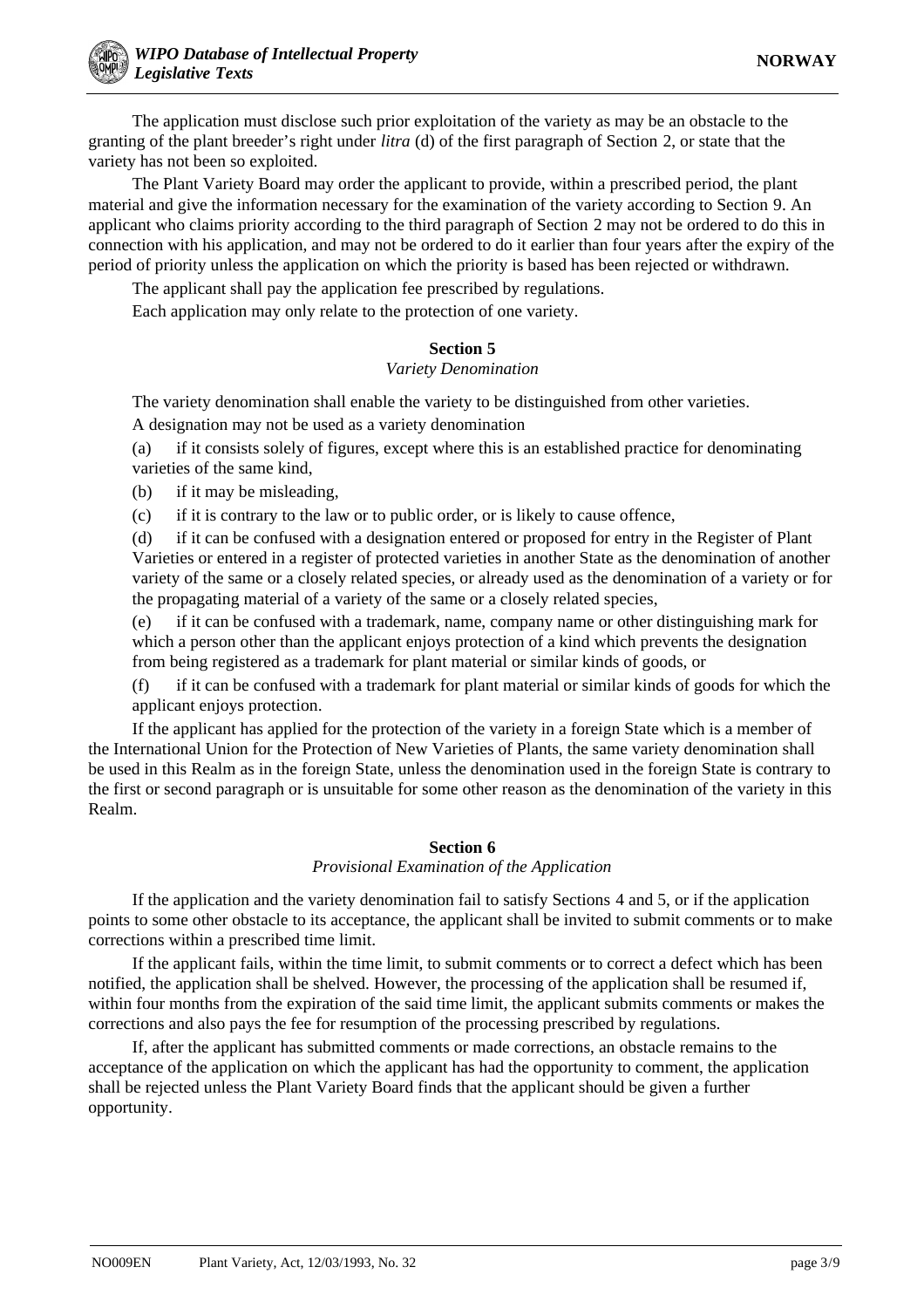

## **Section 7**

## *Publication of the Application*

If the application and the variety denomination satisfy Sections 4 and 5 and the application does not point to any obstacle to its acceptance, the Plant Variety Board shall publish a notice concerning the application.

## **Section 8**

## *Transfer of Applications*

If anyone shows to the satisfaction of the Plant Variety Board that he, and not the applicant, is entitled to the variety, the Board shall, upon his request, transfer the application to him. The transferee shall pay a new application fee.

Until a request for transfer has been finally decided, both the applicant and the person requesting the transfer shall be allowed to take whatever action is necessary to prevent the application from being shelved or rejected. Public notices relating to the case shall state that a transfer has been requested.

# **Section 9**

## *Examination of the Variety*

The Plant Variety Board shall ensure that the variety is examined in order to establish whether it meets the conditions specified in *litrae* (a) to (c) of the first paragraph of Section 2. The Board may decide to forgo the examination in full or in part if the variety has already been examined in connection with an application for a plant breeder's right abroad or in any other way.

The applicant shall pay for the examination in accordance with the rules prescribed by regulations.

## **Section 10**

# *Further Processing. Registration and Announcement of the Plant Breeder's Right*

When the examination of the variety has been completed, the processing of the application shall be resumed. Section 6 shall apply. The Plant Variety Board may order the applicant to state whether the variety is protected or protection has been applied for in other States, and if so to give full details of what the plant breeder's right authority of the State in question has notified the applicant concerning the consideration of the application.

If a plant breeder's right is granted, the variety shall be entered in the Register of Plant Varieties. The decision to grant the right shall be published, together with a notice that objections to the granting of the right may be lodged within a prescribed time limit.

If an application is shelved or rejected after it has been published in accordance with Section 7, a notice to that effect shall be published once the decision is final. The same shall apply where an application is withdrawn after having been published.

# **Section 11**

# *Reconsideration*

If an objection to the granting of a plant breeder's right is submitted in writing to the Plant Variety Board within the time limit prescribed pursuant to the second paragraph of Section 10, the application shall be reconsidered with a view to deciding on the objection. Section 6 shall apply. The reconsideration of the application shall be announced and registered in the Register of Plant Varieties. The decision, once final, shall be announced and registered.

# **Section 12**

## *Appeal and Legal Proceedings*

If the final decision of the Plant Variety Board is adverse to him, the applicant may appeal against the decision to the Board of Appeals of the Norwegian Patent Office. If the application is granted following reconsideration, the person who raised the objection may appeal against the decision. Any decision of the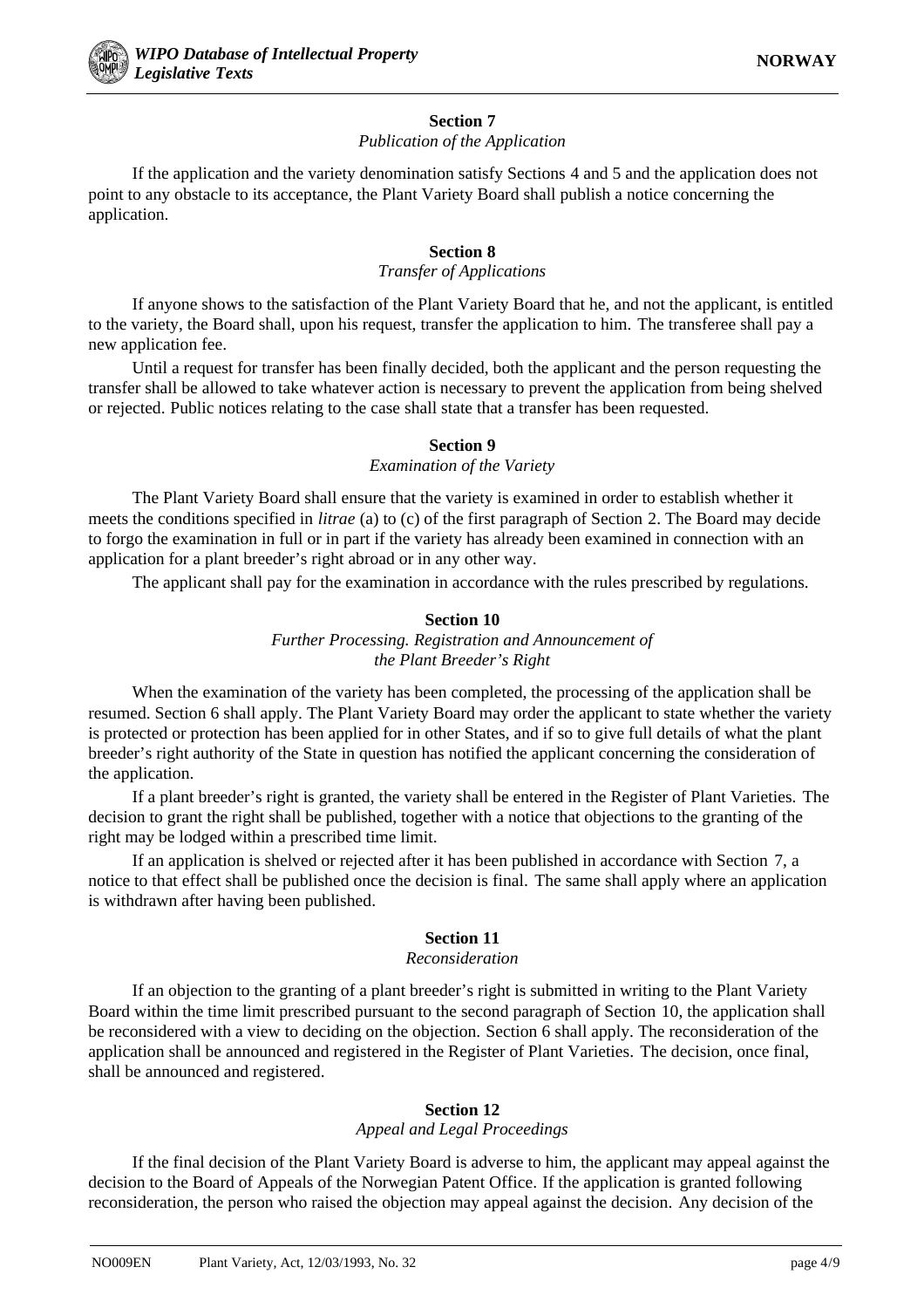Plant Variety Board concerning a request for the transfer of an application may also be the subject of an appeal to the Board of Appeals of the Patent Office. The appeal must be lodged with the Plant Variety Board within two months from the date on which notification of the decision was sent to the person concerned. The appellant must pay the appeal fee prescribed by regulations.

If the Board of Appeals of the Patent Office rejects an application upon appeal, the applicant may institute legal proceedings concerning such rejection within two months from the date on which notification of the rejection was sent to him.

# **CHAPTER III**

# **DURATION OF THE PLANT BREEDER'S RIGHT. ANNUAL FEES**

# **Section 13**

*Duration of the Plant Breeder's Right*

The plant breeder's right may be maintained until the end of the twentieth calendar year after the year in which it was granted. For trees and vines, the plant breeder's right may be maintained until the twentyfifth year.

For the plant breeder's right to be maintained for the calendar year following the year in which it was granted, the annual fee prescribed by regulations must be paid.

# **Section 14**

## *Payment of Annual Fee*

The due date for payment of an annual fee shall be the first working day of the calendar year to which the fee applies. The annual fee may not be paid before the 1st of July of the preceding year. The annual fee for the first calendar year following the year in which the plant breeder's right was granted shall fall due at the earliest two months after notification of the granting of the right was sent to the variety owner.

Upon payment of an additional fee prescribed by regulations, annual fees may be paid within six months after the due date.

The King may by regulations make provisions concerning extension of time to pay or exemption from annual fees.

# **CHAPTER IV TERMINATION OF THE PLANT BREEDER'S RIGHT, ETC.**

# **Section 15**

## *Renunciation*

If the variety owner renounces his plant breeder's right in writing to the Plant Variety Board, the Board shall declare the right terminated.

If a request for a transfer has not been finally decided, or if legal proceedings have been instituted concerning a transfer or the plant breeder's right has been attached, the said right shall not be declared to be terminated until the question of the transfer has been finally decided or the attachment has ceased to apply.

# **Section 16**

*Non-payment of the Annual Fee*

If an annual fee has not been paid in accordance with Sections 13 and 14, the plant breeder's right shall lapse as from the beginning of the calendar year for which the fee has not been paid.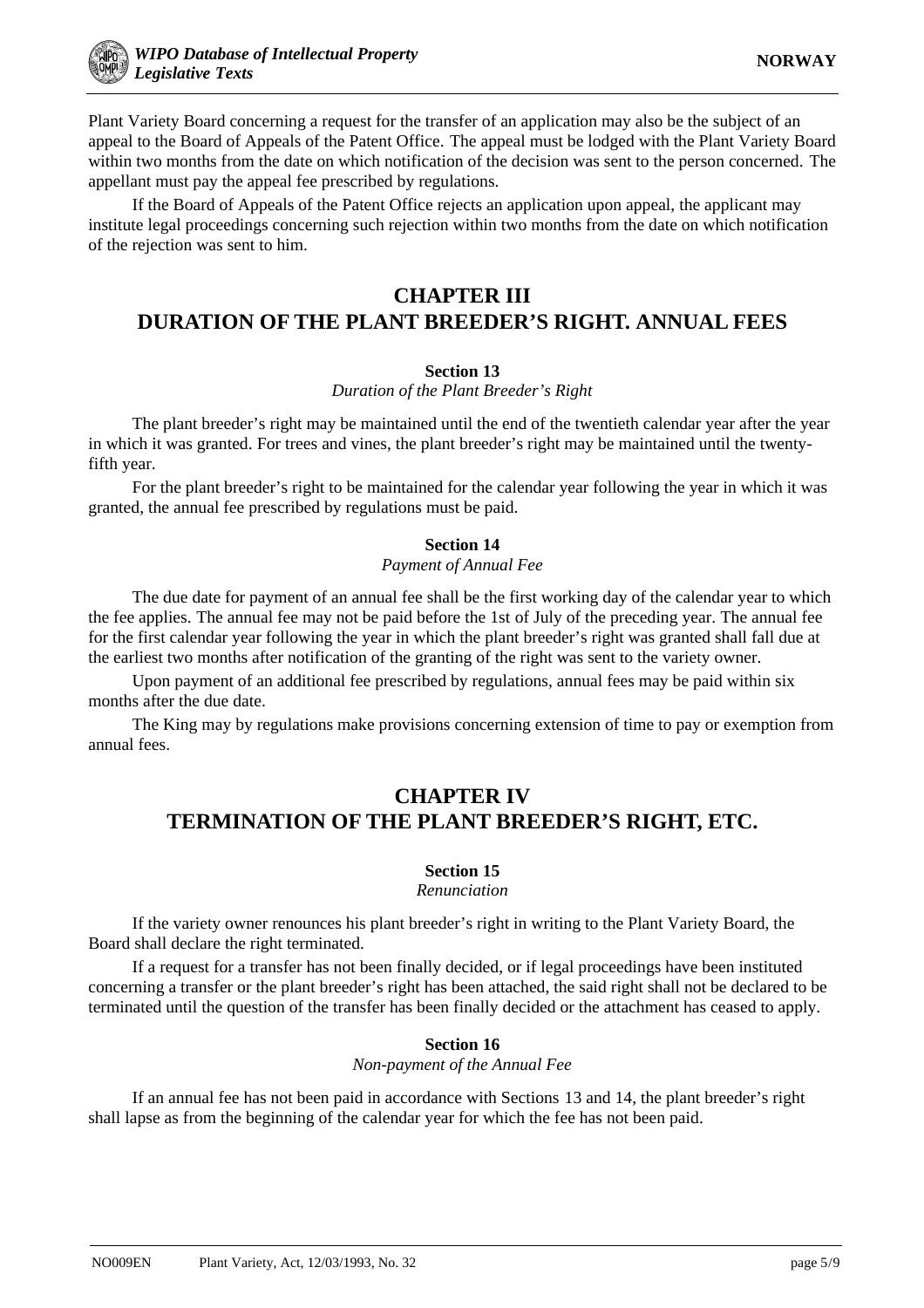# **Section 17**

*Invalidity or Transfer Following Legal Proceedings*

A plant breeder's right granted contrary to Section 1 or *litra* (a) or (d) of the first paragraph of Section 2 shall be declared invalid by a court of law.

Legal proceedings on the ground that a plant breeder's right is invalid because it was granted to someone other than the person entitled to the variety may only be instituted by the person who claims to be so entitled. The court may, instead of declaring it invalid, transfer the plant breeder's right to the person entitled, upon his request.

# **Section 18**

## *Termination by Decision of the Plant Variety Board*

The Plant Variety Board shall decide to terminate a plant breeder's right if

(a) the variety owner is no longer able to supply the Plant Variety Board with

propagating material of the variety with the characteristics which the variety was stated to have when the plant breeder's right was granted, or

(b) the variety owner fails to supply within the prescribed time limit the propagating material or the documents or information needed by the Plant Variety Board for verifying the maintenance of the variety.

Sections 6 and 12 shall apply *mutatis mutandis*.

# **Section 19**

*Announcement and Registration of Termination, etc.*

When a plant breeder's right is finally terminated or declared invalid pursuant to Sections 15 to 18, the Plant Variety Board shall publish a notice to that effect and note the termination in the Register of Plant Varieties. The same shall apply to the transfer of a plant breeder's right.

# **CHAPTER V THE USE, ALTERATION AND CANCELLATION OF VARIETY DENOMINATIONS**

# **Section 20**

*Use of the Variety Denomination*

Anyone who commercially offers propagating material of a protected variety for sale or otherwise markets it shall apply the registered variety denomination to the variety. The registered variety denomination shall also be used after the termination of protection.

The variety denomination registered for a particular variety shall not be used to designate another variety of the same or a closely related species, or propagating material of such a variety. The same shall apply to designations which can be confused with the registered variety denomination.

# **Section 21**

## *Alteration and Cancellation of Variety Denominations*

If a variety denomination has been registered contrary to Section 5 and the error has not been corrected, the Plant Variety Board shall, on the basis of a proposal from the variety owner, announce and register a new variety denomination. The same shall apply where a variety denomination no longer satisfies *litrae* (b) and (c) of the second paragraph of Section 5.

The Plant Variety Board may decide that a registered variety denomination which is no longer in use shall be struck from the Register of Plant Varieties if the breeder's right has been terminated and the breeder so requests or there are other reasons for doing so.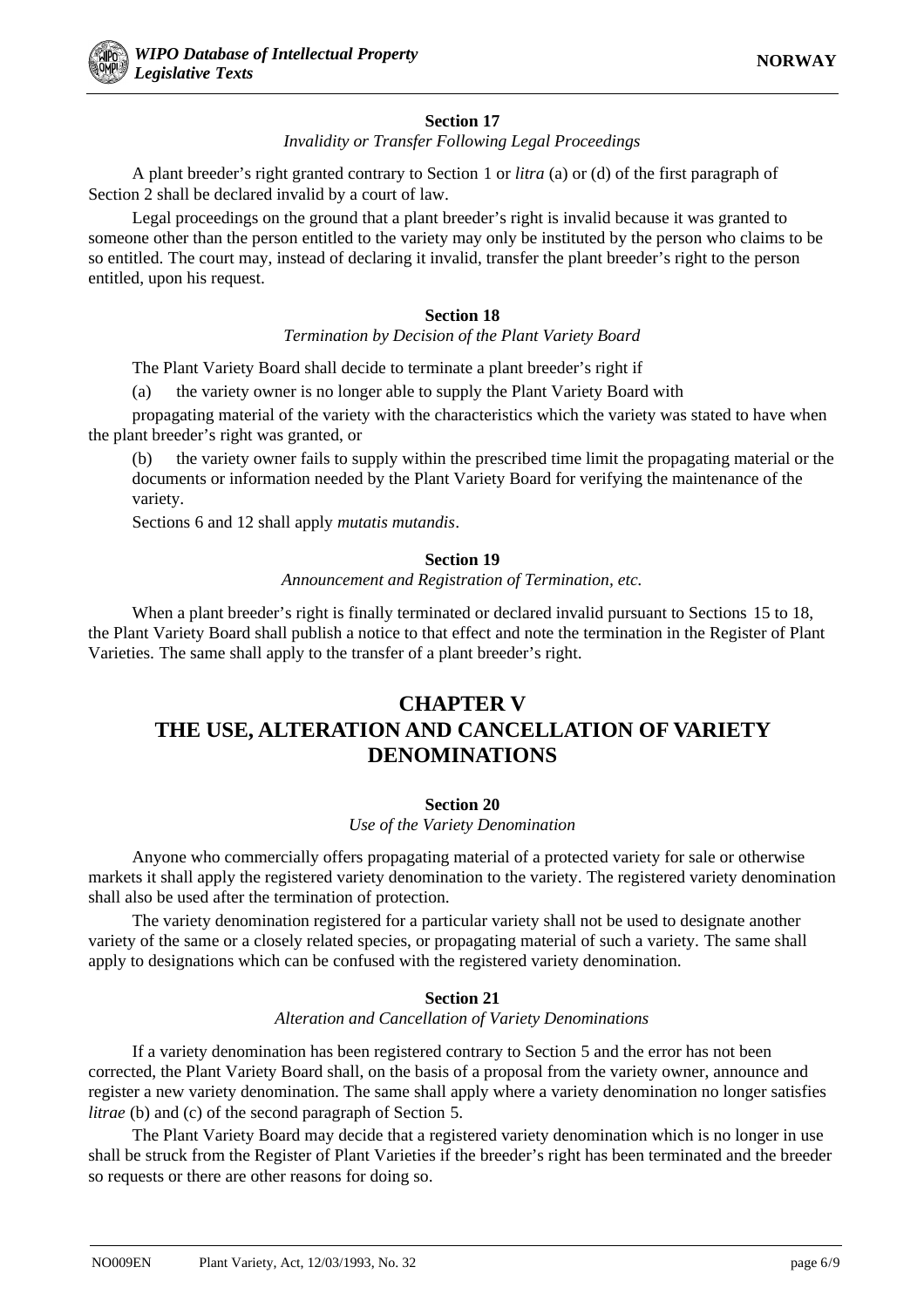# **CHAPTER VI LEGAL PROTECTION**

# **Section 22**

# *Penalties*

Any person who wilfully infringes the sole right conferred by a plant breeder's right, or who is accessory thereto, shall be liable to fines or a term of imprisonment not exceeding three months. Any person who wilfully or through gross negligence violates the provisions of Section 20 governing the use of variety denominations, or who is accessory thereto, shall be liable to fines.

Public prosecution shall only take place at the request of the aggrieved person.

## **Section 23** *Damages*

Any person who wilfully or negligently infringes a plant breeder's right shall be liable to pay compensation for the exploitation of the variety and compensation for any further damage caused by the infringement. The compensation may be reduced when the infringer is only slightly to blame. If the infringer has acted with care and in good faith, the court may, to the extent found reasonable, order the infringer to pay compensation for the losses caused by the exploitation.

Any person who wilfully or negligently violates the provisions of Section 20 relating to variety denominations shall be liable to compensate for the losses caused by the violation. The compensation may be reduced when the infringer is only slightly to blame.

# **Section 24**

## *Surrender and Destruction of Plant Material*

In order to prevent further infringement, the court may, upon request and to the extent found reasonable, decide that the plant material to which the infringement relates shall be surrendered to the aggrieved party, in return for payment, or that the plant material shall be destroyed.

The first paragraph may not be applied to a person who has acquired the plant material with due care and in good faith and has not himself committed an infringement.

# **Section 25**

## *Temporary Legal Protection*

Insofar as an application results in the granting of a plant breeder's right, the provisions of Section 3 relating to the sole right of the variety owner and the provisions of Section 23 relating to compensation for infringement shall also apply to the period between the publication of the application in accordance with Section 7 and the granting of the plant breeder's right.

# **CHAPTER VII MISCELLANEOUS PROVISIONS**

# **Section 26**

*The Plant Variety Board and the Register of Plant Varieties*

The composition of the Plant Variety Board, its registered office, and its right to delegate decisionmaking powers, etc. shall be laid down by the King. Further provisions governing applications for a plant breeder's right, their processing, the availability to the public of the documents in each case, and reinstatement in the case of non-compliance with a time limit, etc. shall be made in regulations.

The Register of Plant Varieties shall be kept by the Plant Variety Board. The Register shall be public. Any person may request certified transcripts thereof. Concerning annotations in the Register and the effect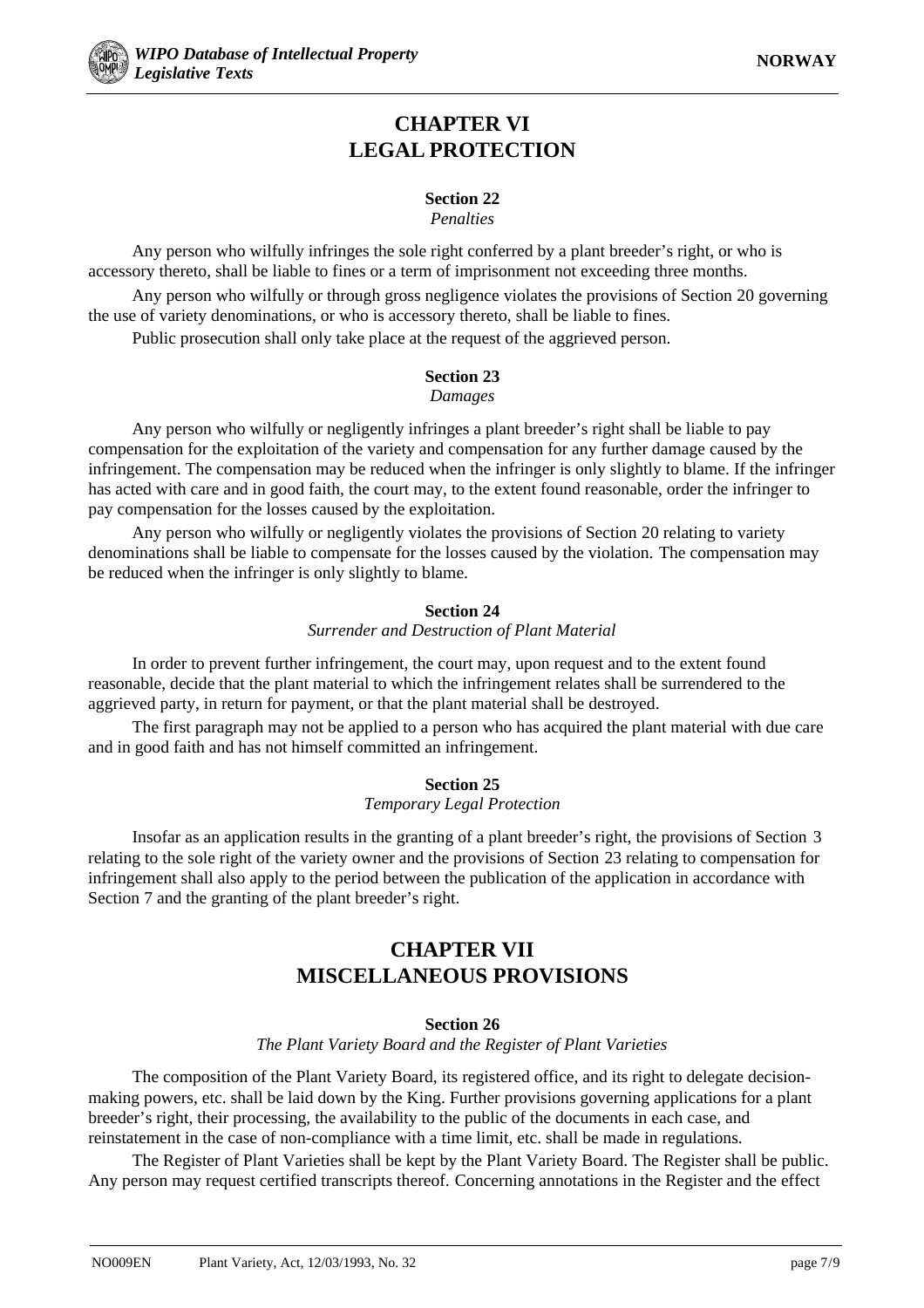of annotations, Section 44 of the Patents Act shall apply *mutatis mutandis*. Further provisions concerning the Register and the fees for transcripts and annotations shall be made in regulations.

### **Section 27** *Agent*

Any applicant who is not resident or does not have his registered office in this Realm shall have an agent who is resident or has his registered office in this Realm and is empowered to represent him in all matters relating to the application. The holder of a plant breeder's right who is not resident or does not have his registered office in this Realm shall have an agent who is resident or has his registered office in this Realm and who is empowered to receive on his behalf notifications from the Plant Variety Board, announcements and other procedural communications.

Exceptions from the obligation for foreign variety owners to have a Norwegian agent may be made in regulations.

# **Section 28**

## *Compulsory Licences*

Where the variety owner fails to make arrangements for propagating material of the protected variety to be offered for sale or otherwise marketed on reasonable terms and to the extent necessary to meet the requirements of national food supply or other important considerations of public interest, any person who wishes to exploit the variety may sue for and obtain a compulsory licence for that purpose, provided that there is no legitimate reason for the failure. Sections 49 and 50 of the Patents Act shall apply *mutatis mutandis*. The court may order the variety owner to supply the holder of the compulsory licence with the necessary propagating material of the variety.

# **Section 29**

## *Provisions on Legal Proceedings*

Actions concerning the right to a plant variety for which a plant breeder's right has been applied, actions concerning the transfer of a plant breeder's right, and actions under the second paragraph of Section 12, Section 17, the second paragraph of Section 18 cf. the second paragraph of Section 12, and Section 28 shall be brought before the City Court of Oslo.

The City Court of Oslo shall be the venue for applicants and holders of plant breeders' rights who have no place of residence or registered office in this Realm.

Sections 64 to 66 of the Patents Act shall apply *mutatis mutandis*.

# **Section 30**

## *Entry into Force, etc.*

The Storting consents to Norway's accession to the International Convention for the Protection of New Varieties of Plants adopted on 2 December 1961, and amended on 10 November 1972, and 23 October 1978.

This Act shall enter into force on such date as the King shall decide. The first paragraph of Section 30 shall nevertheless enter into force immediately.

As from the date on which this Act enters into force, other Acts shall be amended as follows:

(1) Act No. 7 of 2 July 1910, relating to the Norwegian Patent Office shall be amended as follows: In the first paragraph of Section 2, a new third sentence shall read:

>"The Board of Appeals shall also decide on appeals against decisions by the Plant Variety Board as mentioned in Section 12 and Section 18, cf. Section 12 of the Act relating to Plant Breeders' Rights."

The present third sentence shall become the fourth sentence.

The second sentence of the first paragraph of Section 5 shall read:

>"Of the members, three shall be technical, commercial or agricultural experts and two shall be legal experts."